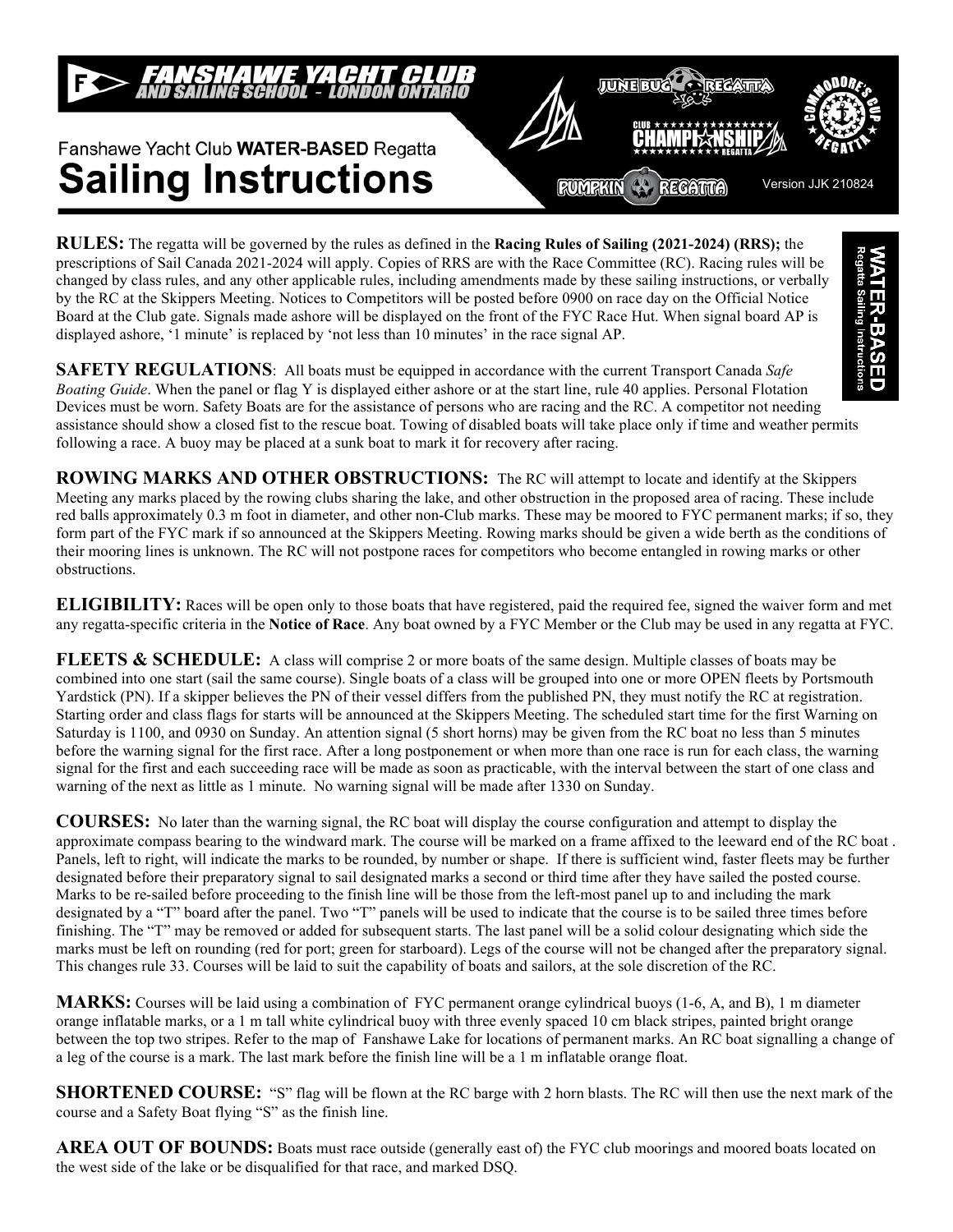**STARTS:** Races will be started and finished at the RC barge, using rule 26 with the warning signal given 5 minutes before the start. For clarity, the signals in sequence will be as follows (sound signals may or may not occur):

**Warning Signal** - Five minutes before start – Assigned start flag hoisted, with one horn **Preparatory Signal** - Four Minutes before start - flag "I" hoisted, with one horn **One Minute before Start** – flag "I" lowered, with one long horn **Start** – Assigned start flag lowered, with one horn



Subsequent starts will use same sequence starting with a new Warning Signal.

**START LINE**: The start line will be between a white cylindrical buoy with black and orange stripes to port (facing windward) of the RC boat, and the portion of the hut frame of the RC boat flying an orange or red flag. One or more spacer marks, if used, may be placed close to and downwind of the RC boat to discourage contact with it. Boats crossing between the spacer(s) and the RC boat after the warning signal, and except in emergency, will be disqualified for that race and scored DSQ; the spacer buoys are part of the RC boat. The start line will also be the finish line. The start line is open and may be crossed at any point, including extensions, when sailing toward the leeward mark on the laid course, or when sailing windward on a second or later lap of the same course. Racers should keep well clear of the RC boat anchor lines.

Boats whose warning signal have not been made shall avoid the starting area. Boats starting more than 10 minutes after their starting signal will be marked Did Not Start (DNS).

**ONE MINUTE RULE (30.1):** "I" Signal will be displayed if rule 30.1 is in force, and it will apply to all starts. Any boat On the Course Side (OCS) of the starting line or its extensions within one minute before the start must return to the pre-start area by rounding either end of the start line and keeping clear of all boats starting correctly.

**INDIVIDUAL RECALLS:** "X" Flag and one sound will be used for all types of recalls. The RC will attempt to hail individual boats which are OCS by class and sail number; they shall return to the pre-start area and keep clear of all other boats that have started correctly. The onus is on the premature starter to start correctly or be marked OCS.

**GENERAL RECALLS:** Will be signalled by the First Substitute Flag and 2 sounds. The starting fleet involved will restart **immediately** (a new sequence will start no less than one minute after first substitute is lowered) and a Black Flag (Rule 30.3) may be displayed. If a fleet has two recalls in a row, the fleet involved will be moved to the **BACK** of the designated order of starts as announced at the Skippers Meeting.

**POSTPONEMENTS:** "AP" will be posted with 2 sounds. All races not already started are postponed. The end of a postponement will be signalled by one horn and lowering "AP," with the warning signal for the next start following one minute later.

**ABANDONMENT:** "N" posted with 3 sounds. All boats return to starting line. With "N" over "H," further signals ashore. Signals made ashore will continue to be displayed at the FYC Race Hut; "N" over "A" means no more racing that day.

**TIME LIMIT:** There is a two-hour time limit for the first boat of each class to finish, in order for the race to count. A boat in its class must finish within 30 minutes of the first place boat. Boats finishing later than this will be marked Did Not Finish (DNF).

**ALTERNATE PENALTIES (Rule 44.2):** Boats may take two-turn penalties if they have broken a rule of Part 2, or a oneturn penalty if they have broken rule 31 (hitting a mark). Each turn shall consist of one tack and one gybe). Multi-hulls are required to take only one turn in either case. Scoring penalties will not be used (this changes rule 44.3). When a boat takes a penalty at or near the finishing line, she shall sail completely to the course side of the line before finishing.

**RETIREMENT:** All boats retiring from a race are required to notify the RC (at the RC boat or on a safety boat) within 15 minutes of the end of the race, and will be marked Did Not Finish (DNF). Boats retiring after the race are marked Retired After Finishing (RAF).

**SKIPPER/ CREW:** There will be no Skipper or Crew changes during a race unless authorized by the RC. Skipper and crew may exchange places on the same vessel.

**PROTESTS and REDRESS (Rule 61):** A protesting boat must inform the Race Committee at the RC boat as soon as it is practical upon finishing the race during which the alleged infraction occurred. Protest forms must be obtained from the RC within 30 minutes of the finish of the last boat of the last race of the day, and completed no later than 30 minutes thereafter. All protests will be heard by the end of the day if practical.